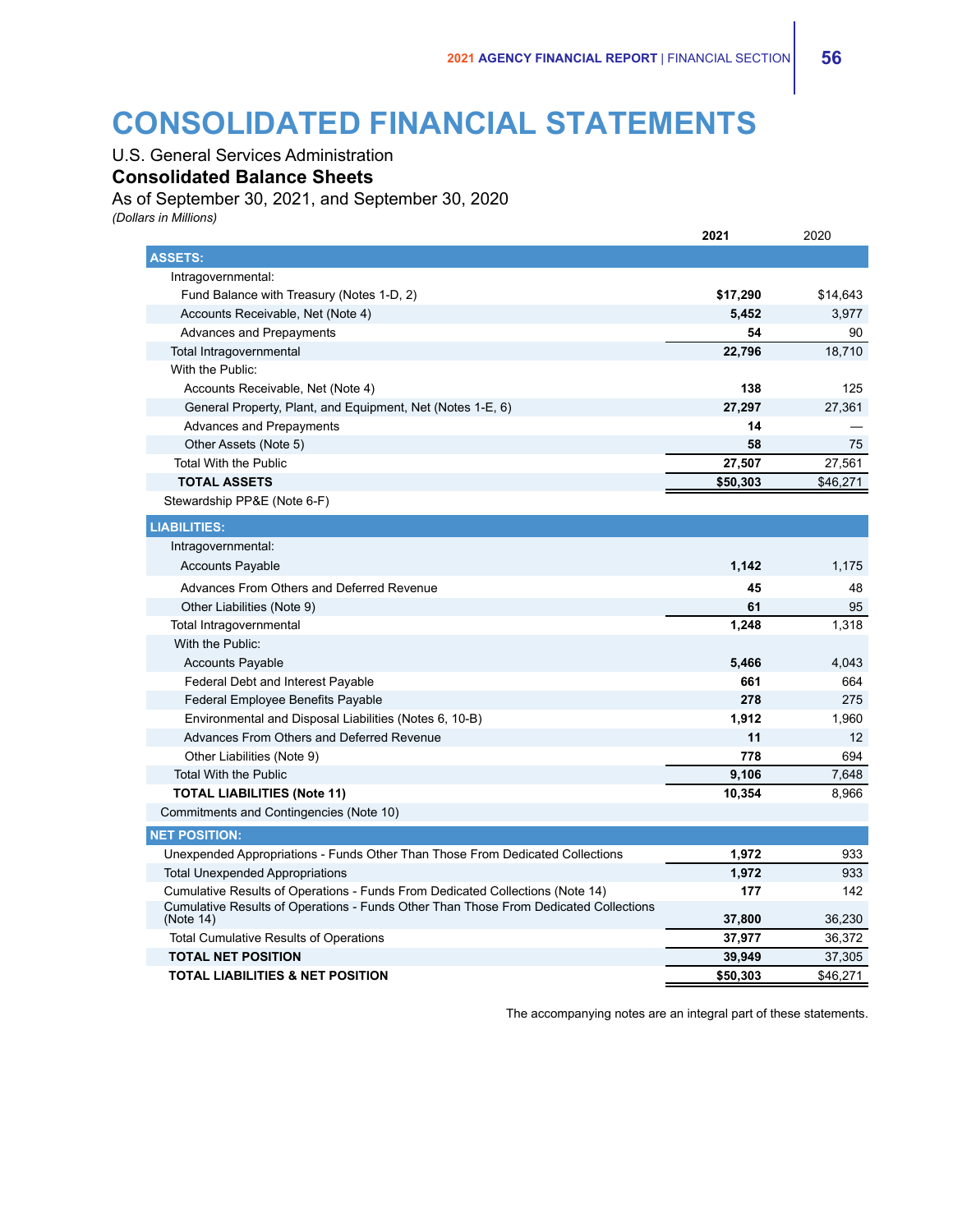## U.S. General Services Administration **Consolidated Statements of Net Cost**

For the Fiscal Years Ended September 30, 2021 and September 30, 2020 *(Dollars in Millions)*

|                                                       |                                 | 2021     | 2020     |
|-------------------------------------------------------|---------------------------------|----------|----------|
|                                                       |                                 |          |          |
| <b>Manage Building</b><br><b>Operations</b>           | <b>Earned Revenues</b>          | \$11,844 | \$12,099 |
|                                                       | Less: Operating Expenses        | 11,047   | 11,646   |
|                                                       | Net Revenues from Operations    | 797      | 453      |
|                                                       |                                 |          |          |
|                                                       | <b>Earned Revenues</b>          | 19,785   | 16,811   |
| <b>Provide Acquisition</b>                            | Less: Operating Expenses        | 19,305   | 16,545   |
| <b>Services</b>                                       | Net Revenues from Operations    | 480      | 266      |
|                                                       |                                 |          |          |
| <b>Working Capital and</b><br><b>General Programs</b> | <b>Earned Revenues</b>          | 55       | 55       |
|                                                       | Less: Operating Expenses        | 417      | 390      |
|                                                       | Net Cost of Operations          | (362)    | (335)    |
|                                                       |                                 |          |          |
| <b>GSA Consolidated</b><br><b>Net Results</b>         | <b>Earned Revenues</b>          | 31,684   | 28,965   |
|                                                       | <b>Less: Operating Expenses</b> | 30,769   | 28,581   |
|                                                       | Net Revenues from Operations    | \$915    | \$384    |
|                                                       |                                 |          |          |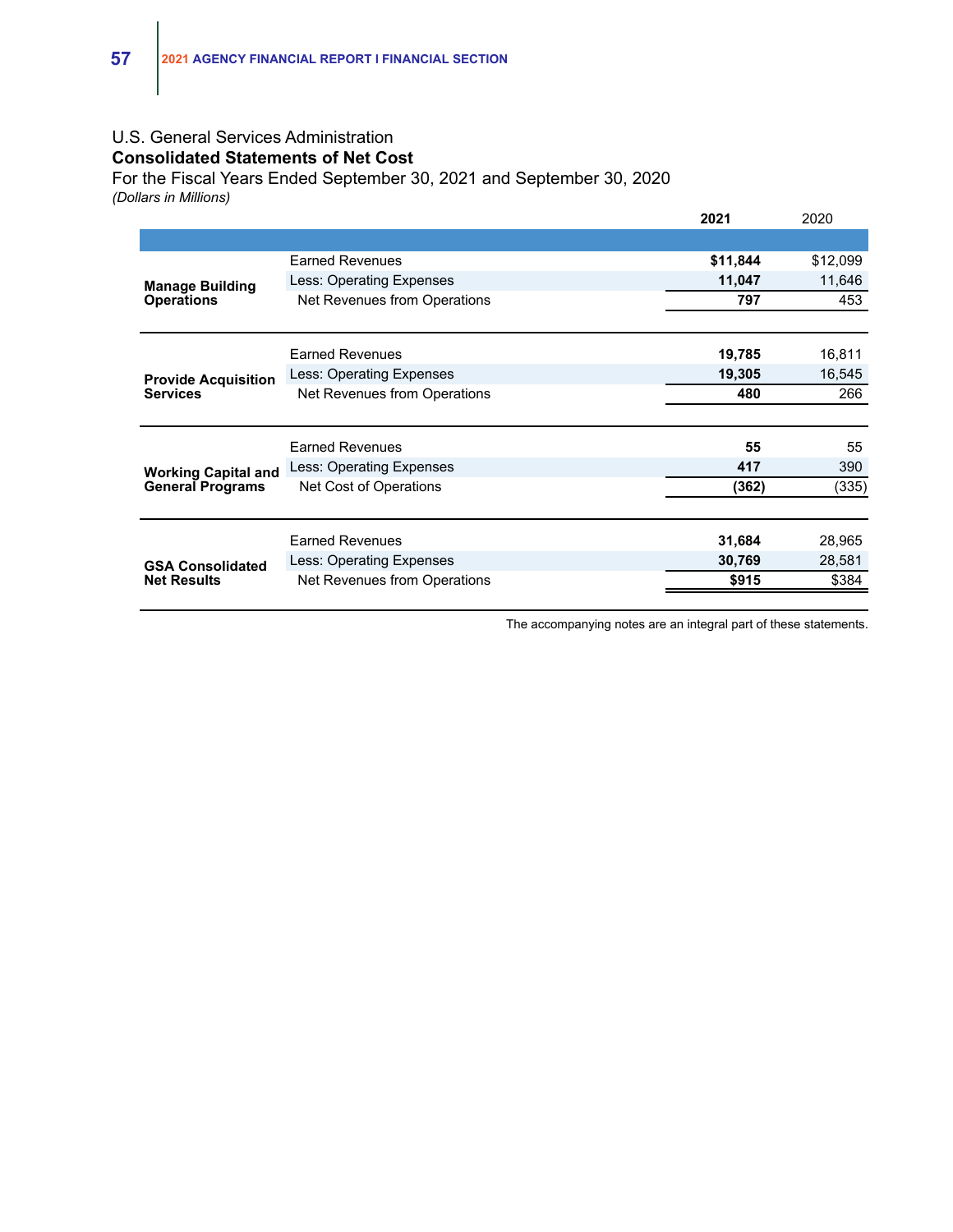#### U.S. General Services Administration

## **Consolidated Statements of Changes in Net Position**

For the Fiscal Years Ended September 30, 2021 and September 30, 2020

|                                                | 2021   | 2020   |
|------------------------------------------------|--------|--------|
| <b>BEGINNING BALANCE OF NET POSITION:</b>      |        |        |
| Unexpended Appropriations                      | \$933  | \$680  |
| <b>Cumulative Results of Operations</b>        | 36,372 | 35,528 |
| <b>Net Position Beginning Balance</b>          | 37,305 | 36,208 |
|                                                |        |        |
| <b>CHANGES IN UNEXPENDED APPROPRIATIONS:</b>   |        |        |
| Appropriations Received                        | 1,449  | 581    |
| <b>Appropriations Used</b>                     | (403)  | (319)  |
| Appropriations Adjustments and Transfers       |        |        |
| (To) From Other Agencies or Funds              | (7)    | (9)    |
| <b>Net Change in Unexpended Appropriations</b> | 1,039  | 253    |
|                                                |        |        |
| <b>RESULTS OF OPERATIONS:</b>                  |        |        |
| Net Revenues From Operations                   | 915    | 384    |
| Appropriations Used (Note 1-C)                 | 403    | 319    |
| Non-Exchange Revenue (Notes 1-C, 1-D)          | 96     | 79     |
| Imputed Financing Provided By Others           | 147    | 96     |
| <b>Transfers of Financing Sources</b>          |        |        |
| (To) From the U.S. Treasury                    | (10)   | (78)   |
| Transfers of Net Assets and Liabilities        |        |        |
| (To) From Other Federal Agencies               | 70     | 46     |
| Other                                          | (16)   | (2)    |
| Net Change in Cumulative Results of Operations | 1,605  | 844    |
|                                                |        |        |
| <b>ENDING BALANCE OF NET POSITION:</b>         |        |        |
| <b>Unexpended Appropriations</b>               | 1,972  | 933    |
| <b>Cumulative Results of Operations</b>        | 37.977 | 36,372 |

**Net Position Ending Balance \$39,949** \$37,305